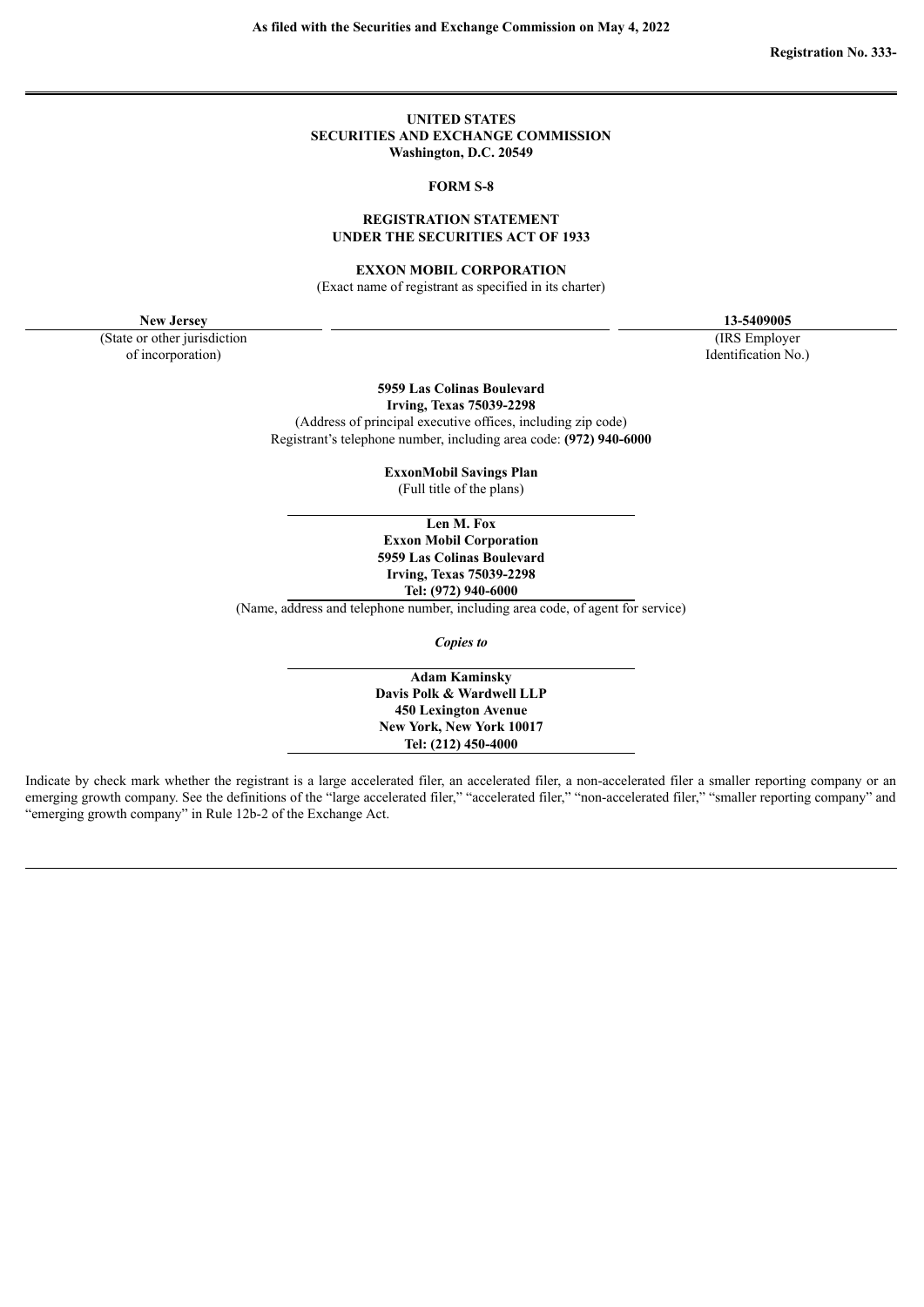Non-accelerated filer observed the system of Smaller reporting company of Smaller reporting company of  $\sim$ 

- Large accelerated filer only a subset of the set of the set of the set of the set of the set of the set of the set of the set of the set of the set of the set of the set of the set of the set of the set of the set of the s
	- Emerging growth company o
- -

If an emerging growth company, indicate by check mark if the registrant has elected not to use the extended transition period for complying with any new or revised financial accounting standards provided pursuant to Section 13(a) of the Exchange Act.  $\Box$ 

## **REGISTRATION OF ADDITIONAL SHARES PURSUANT TO GENERAL INSTRUCTION E**

Pursuant to General Instruction E of Form S-8, Exxon Mobil Corporation ("**Registrant**") is filing this Registration Statement on Form S-8 with the U.S. Securities and Exchange Commission (the "**Commission**") with respect to 30 million shares of the Registrant's Common Stock to be offered pursuant to the ExxonMobil Savings Plan (the "**Plan**"). This Registration Statement hereby incorporates by reference the contents of the Registrant's registration statements on Form S-8 filed with the Commission on February 25, 1999 (Registration No. 333-72955) and on May 6, 2010 (Registration No. 333-166576), except that provisions contained in Part II of such registration statements are modified as set forth herein.

### **PART I**

The information specified in Item 1 and Item 2 of Part I of Form S-8 is omitted from this filing in accordance with the provisions of Rule 428 under the Securities Act and the introductory note to Part I of the Form S-8 instructions. The documents containing the information specified in Part I have been delivered to the participants in the Plan as required by Rule 428(b)(1).

## **PART II**

## **INFORMATION REQUIRED IN THE REGISTRATION STATEMENT**

#### **Item 3. Incorporation of Documents by Reference.**

We hereby incorporate by reference into this registration statement the following documents previously filed with the Commission:

(a) The Registrant's Annual Report on Form 10-K for the fiscal year ended December 31, 2021, filed with the Commission on February 23, 2022 (File No. 001-02256) (the "Annual Report");

(b) All other reports filed pursuant to Section 13(a) or 15(d) of the Securities Exchange Act of 1934, as amended (the "Exchange Act"), since the end of the fiscal year covered by the Annual Report (other than the portions of these documents not deemed to be filed);

(c) The description of the Common Stock contained in Exhibit 4(vi) to the Registrants Annual Report on Form 10-K for the fiscal year ended December 31, 2019, including any amendment or report filed for the purpose of updating such description; and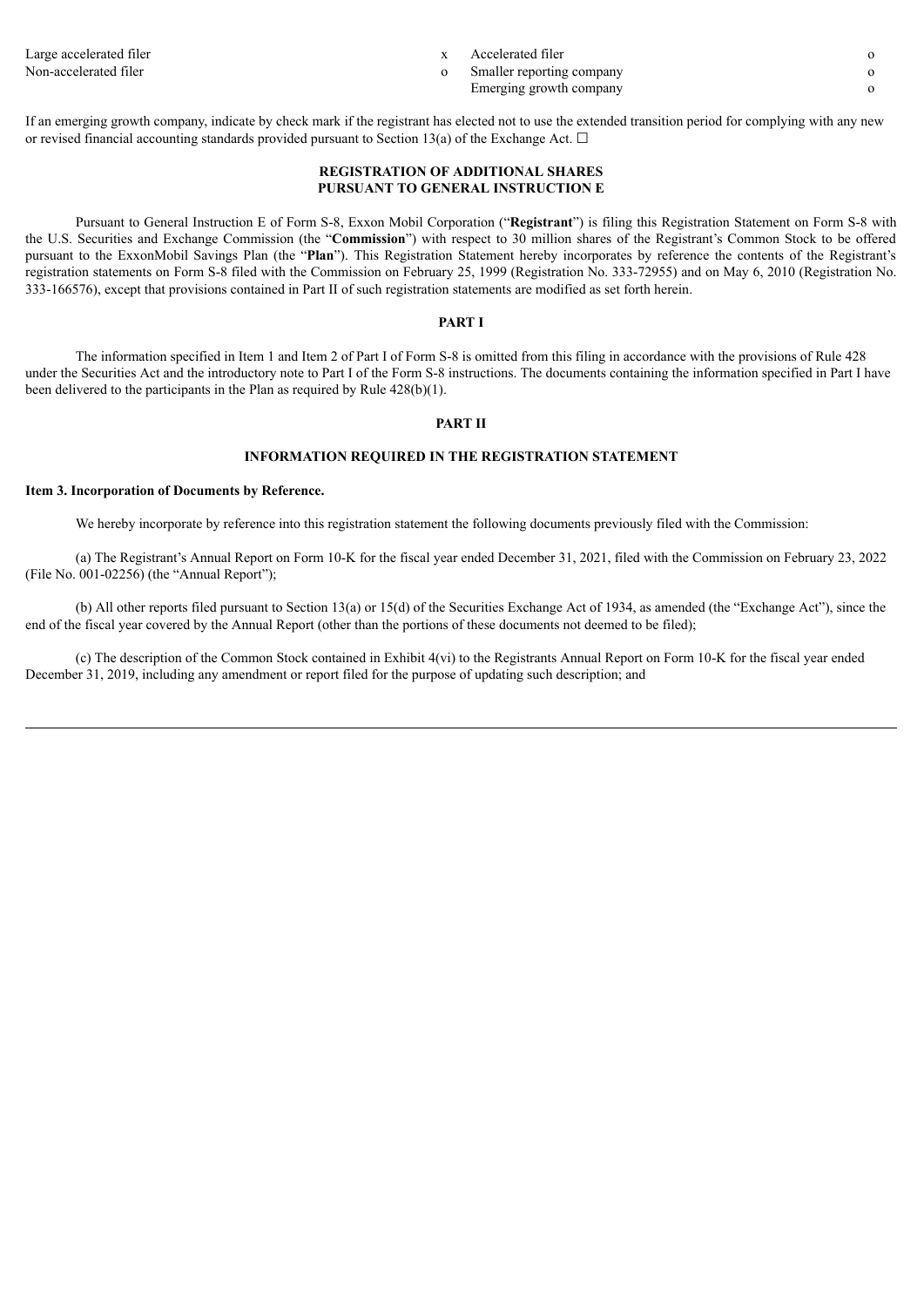(d) The ExxonMobil Savings Plan Annual Report on Form 11-K for the fiscal year ended December 31, 2020, filed with the Commission on June 10, 2021.

In addition, all documents filed by the Registrant pursuant to Sections 13(a), 13(c), 14 and 15(d) of the Securities Exchange Act of 1934, as amended (the "Exchange Act"), subsequent to the date of this Registration Statement and prior to the filing of a post-effective amendment to this Registration Statement which indicates that all securities offered have been sold or which deregisters all securities then remaining unsold, shall be deemed to be incorporated by reference in this Registration Statement and to be a part hereof from the date of the filing of such documents.

Any statement contained in a document incorporated or deemed to be incorporated by reference herein shall be deemed to be modified or superseded for purposes of this Registration Statement to the extent that a statement contained herein (or in any other subsequently filed document which also is incorporated or deemed to be incorporated by reference herein) modifies or supersedes such statement. Any such statement so modified or superseded shall not be deemed, except as so modified or superseded, to constitute a part of this Registration Statement.

#### **Item 5. Interests of Named Experts and Counsel.**

Not applicable.

## **Item 8. Exhibits.**

Exhibit Number

| 4.1   | Restated Certificate of Incorporation of the Registrant (incorporated herein by reference to Exhibit 3(i) to the Registrant's Annual Report<br>on Form 10-K for the fiscal year ended December 31, 2015). |
|-------|-----------------------------------------------------------------------------------------------------------------------------------------------------------------------------------------------------------|
| 4.2   | By-laws of the Registrant (incorporated herein by reference to Exhibit 3(ii) to the Registrant's Report on Form 8-K of March 3, 2020).                                                                    |
| 23.1  | Consent of PricewaterhouseCoopers LLP, Independent Registered Public Accounting Firm of the Registrant.                                                                                                   |
| 24.1  | Power of Attorney.                                                                                                                                                                                        |
| 107.1 | Calculation of Filing Fee Table.                                                                                                                                                                          |
|       |                                                                                                                                                                                                           |

In lieu of an opinion of counsel concerning compliance with the requirements of the Employee Retirement Income Security Act of 1974, as amended, and an Internal Revenue Service ("IRS") determination letter that the Plan is qualified under Section 401 of the Internal Revenue Code, the Registrant hereby undertakes that it will submit or has submitted the Plan and any amendment thereto to the IRS in a timely manner and has made or will make all changes required by the IRS in order to qualify the Plan.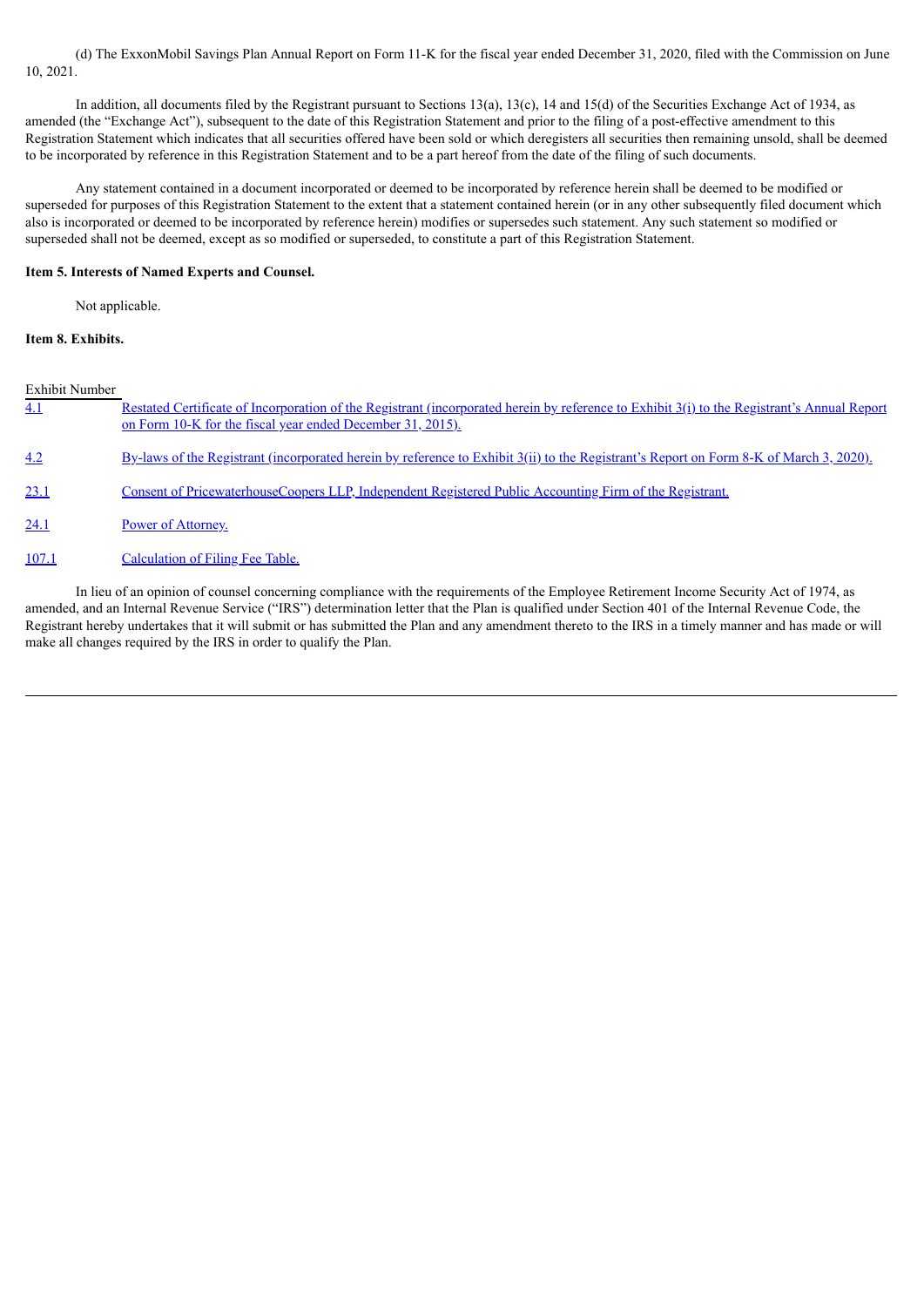## **SIGNATURES**

*The Registrant.* Pursuant to the requirements of the Securities Act of 1933, as amended, the Registrant certifies that it has reasonable grounds to believe that it meets all of the requirements for filing on Form S-8 and has duly caused this Registration Statement to be signed on its behalf by the undersigned, thereunto duly authorized, in the City of Irving, State of Texas, on May 4, 2022.

# **EXXON MOBIL CORPORATION**

/s/ Darren W. Woods Darren W. Woods, Chairman of the Board and Chief Executive **Officer** 

Pursuant to the requirements of the Securities Exchange Act of 1933, as amended, this Registration Statement has been signed on May 4, 2022 by the following persons in the following capacities.

| <b>Signature</b>                 | <b>Title</b>                                                                          | Date        |  |
|----------------------------------|---------------------------------------------------------------------------------------|-------------|--|
| $\ast$<br>Darren W. Woods        | Chairman of the Board and Chief Executive<br>Officer<br>(Principal Executive Officer) | May 4, 2022 |  |
| $\ast$<br>Michael J. Angelakis   | Director                                                                              | May 4, 2022 |  |
| $\ast$<br>Susan K. Avery         | Director                                                                              | May 4, 2022 |  |
| $\ast$<br>Angela F. Braly        | Director                                                                              | May 4, 2022 |  |
| $\ast$<br><b>Ursula M. Burns</b> | Director                                                                              | May 4, 2022 |  |
| $\ast$<br>Kenneth C. Frazier     | Director                                                                              | May 4, 2022 |  |
|                                  |                                                                                       |             |  |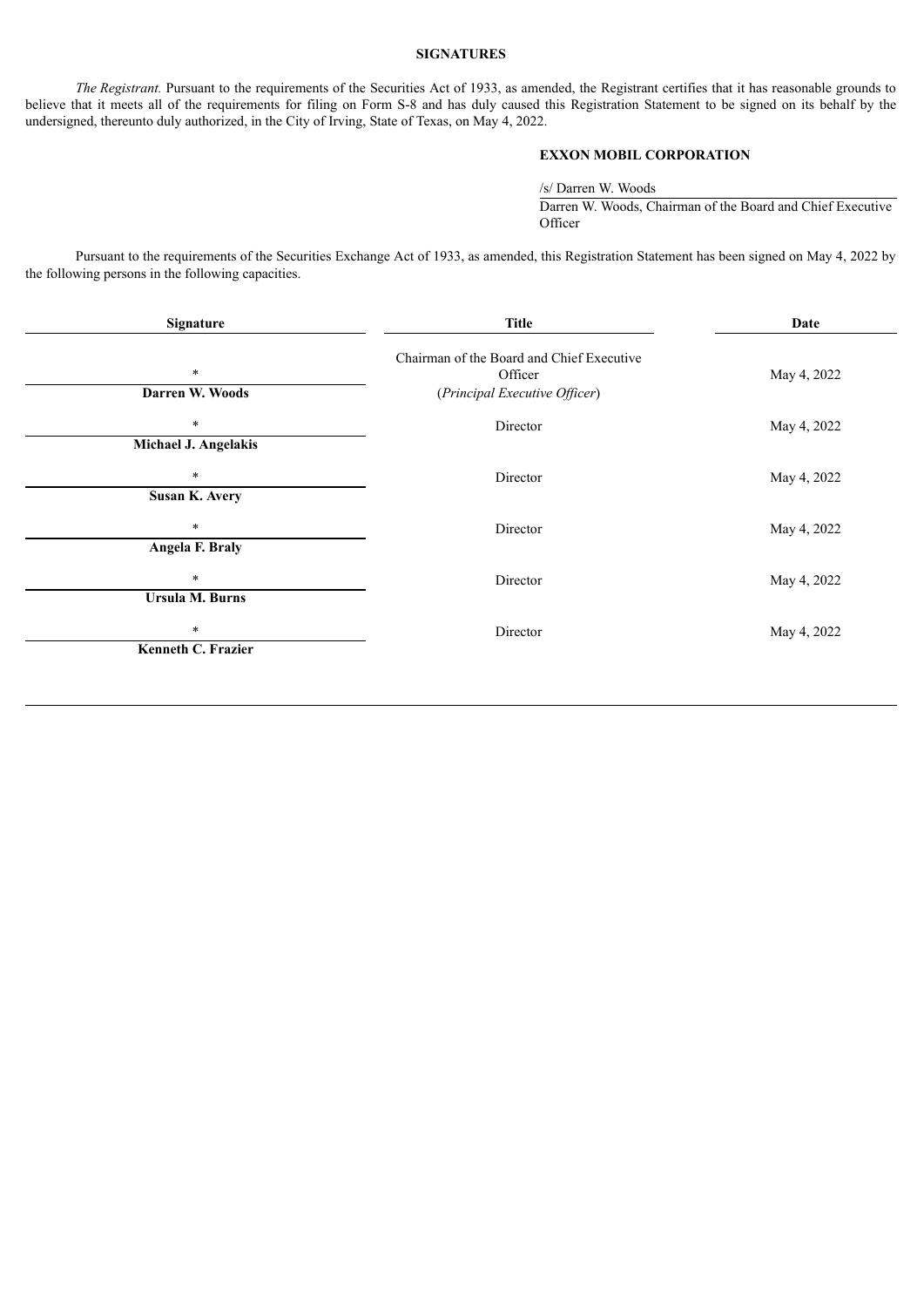| $\ast$                      | Director                       | May 4, 2022 |
|-----------------------------|--------------------------------|-------------|
| <b>Gregory J. Goff</b>      |                                |             |
| $\ast$                      | Director                       | May 4, 2022 |
| Kaisa H. Hietala            |                                |             |
| $\ast$                      | Director                       | May 4, 2022 |
| Joseph L. Hooley            |                                |             |
| $\ast$                      | Director                       | May 4, 2022 |
| Steven A. Kandarian         |                                |             |
| *                           | Director                       | May 4, 2022 |
| Alexander A. Karsner        |                                |             |
| $\ast$                      |                                |             |
| Jeffrey W. Ubben            | Director                       | May 4, 2022 |
|                             | Senior Vice President,         |             |
| $\ast$                      | Chief Financial Officer        | May 4, 2022 |
| Kathryn A. Mikells          | (Principal Financial Officer)  |             |
| $\ast$                      | Vice President and Controller  | May 4, 2022 |
| Len M. Fox                  | (Principal Accounting Officer) |             |
| /s/ Antony E. Peters        |                                |             |
| $*$ By:<br>Antony E. Peters |                                |             |
| Attorney-in-Fact            |                                |             |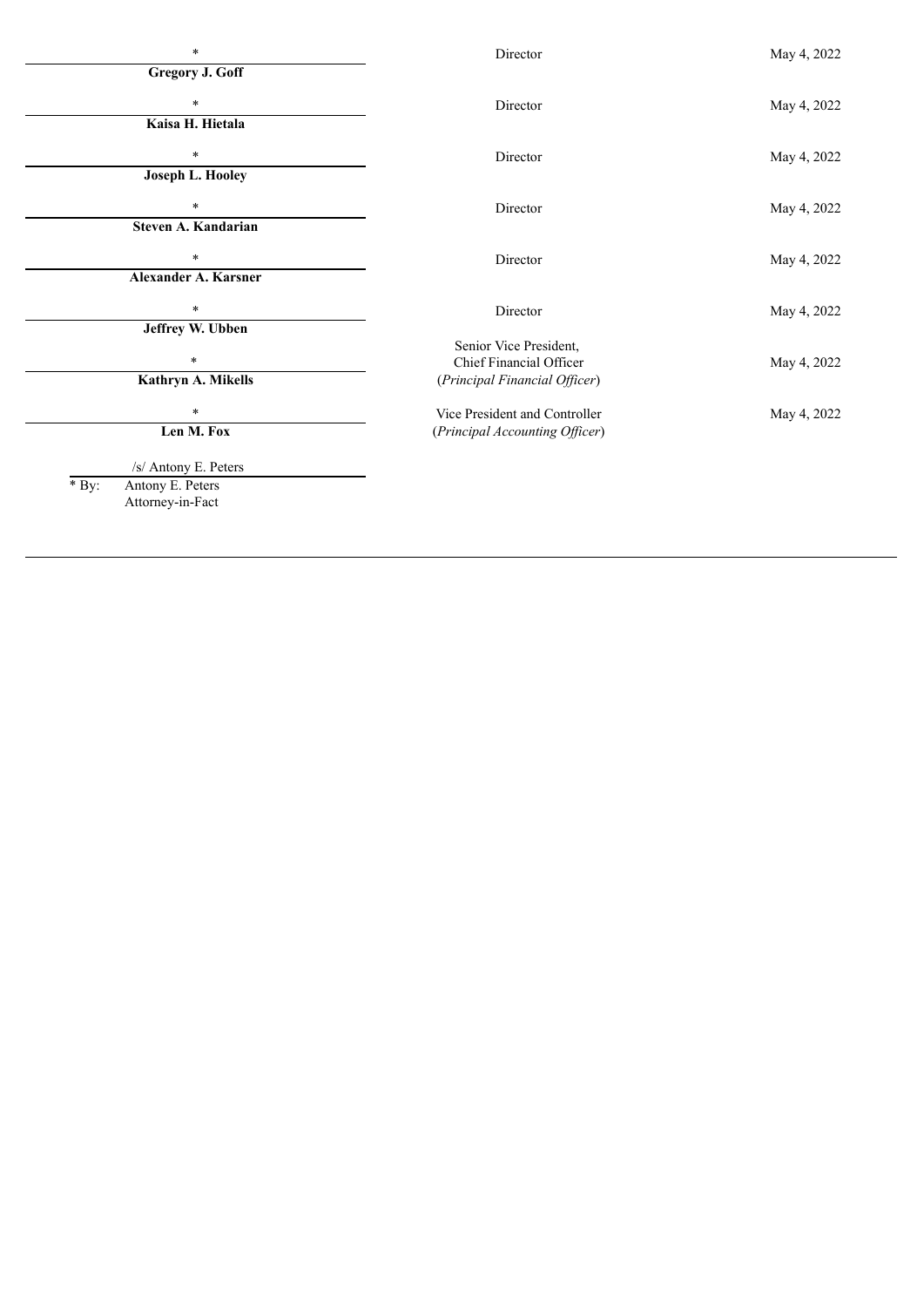*The Plan.* Pursuant to the requirements of the Securities Act of 1933, as amended, the trustee (or other persons who administer the employee benefit plan) has duly caused this Registration Statement to be signed on its behalf by the undersigned, thereunto duly authorized, in the City of Irving, State of Texas, on May 4, 2022.

# **EXXONMOBIL SAVINGS PLAN**

/s/ Tracey C. Gunnlaugsson Tracey C. Gunnlaugsson Chairperson, Trustee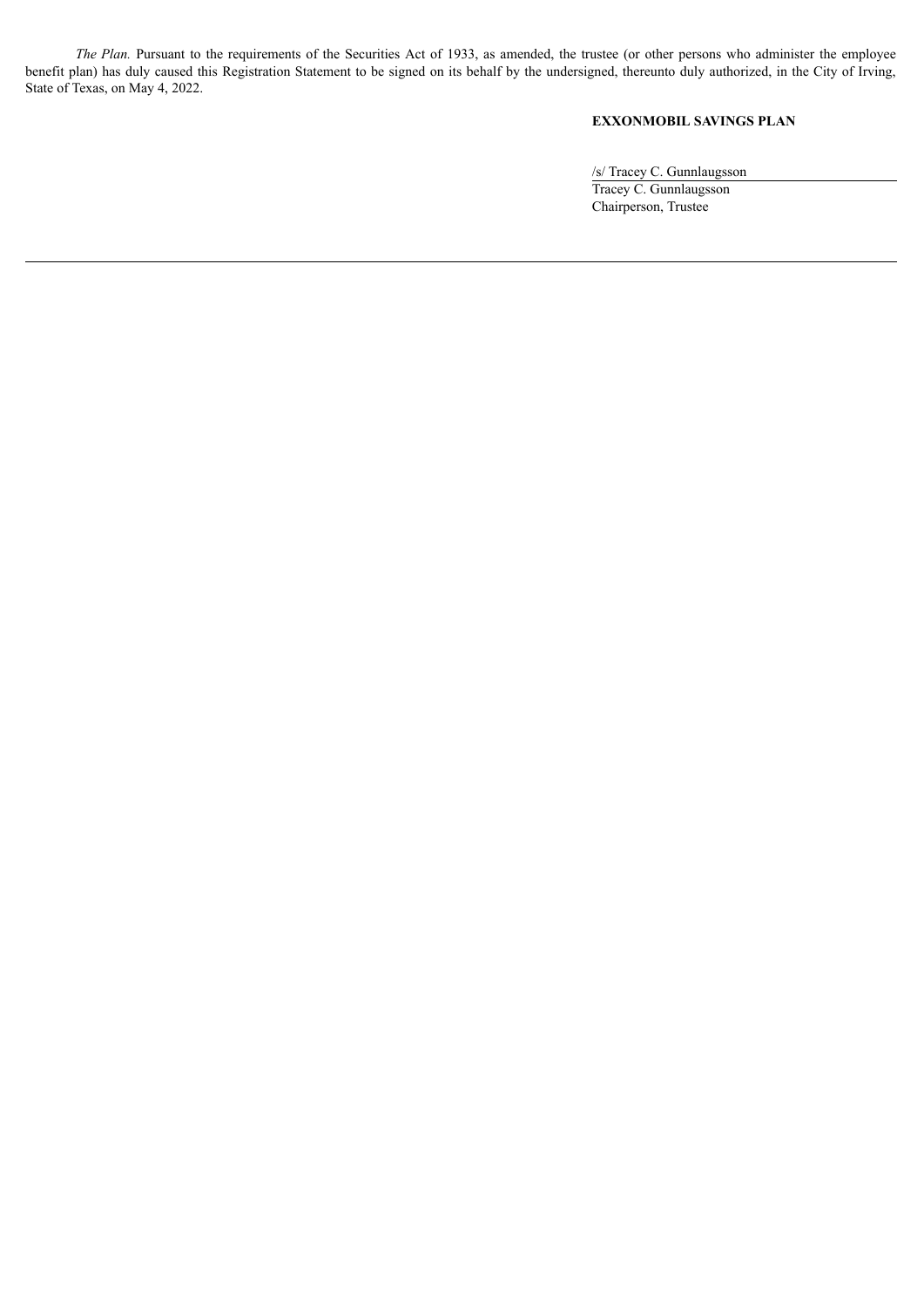## CONSENT OF INDEPENDENT REGISTERED PUBLIC ACCOUNTING FIRM

<span id="page-6-0"></span>We hereby consent to the incorporation by reference in this Registration Statement on Form S-8 of Exxon Mobil Corporation of our report dated February 23, 2022 relating to the financial statements, and the effectiveness of internal control over financial reporting, which appears in Exxon Mobil Corporation's Annual Report on Form 10-K for the year ended December 31, 2021.

We also consent to the incorporation by reference in this Registration Statement of our report dated June 10, 2021 relating to the financial statements, which appears in the Annual Report of ExxonMobil Savings Plan on Form 11-K for the year ended December 31, 2020.

/s/ PricewaterhouseCoopers LLP Dallas, Texas May 4, 2022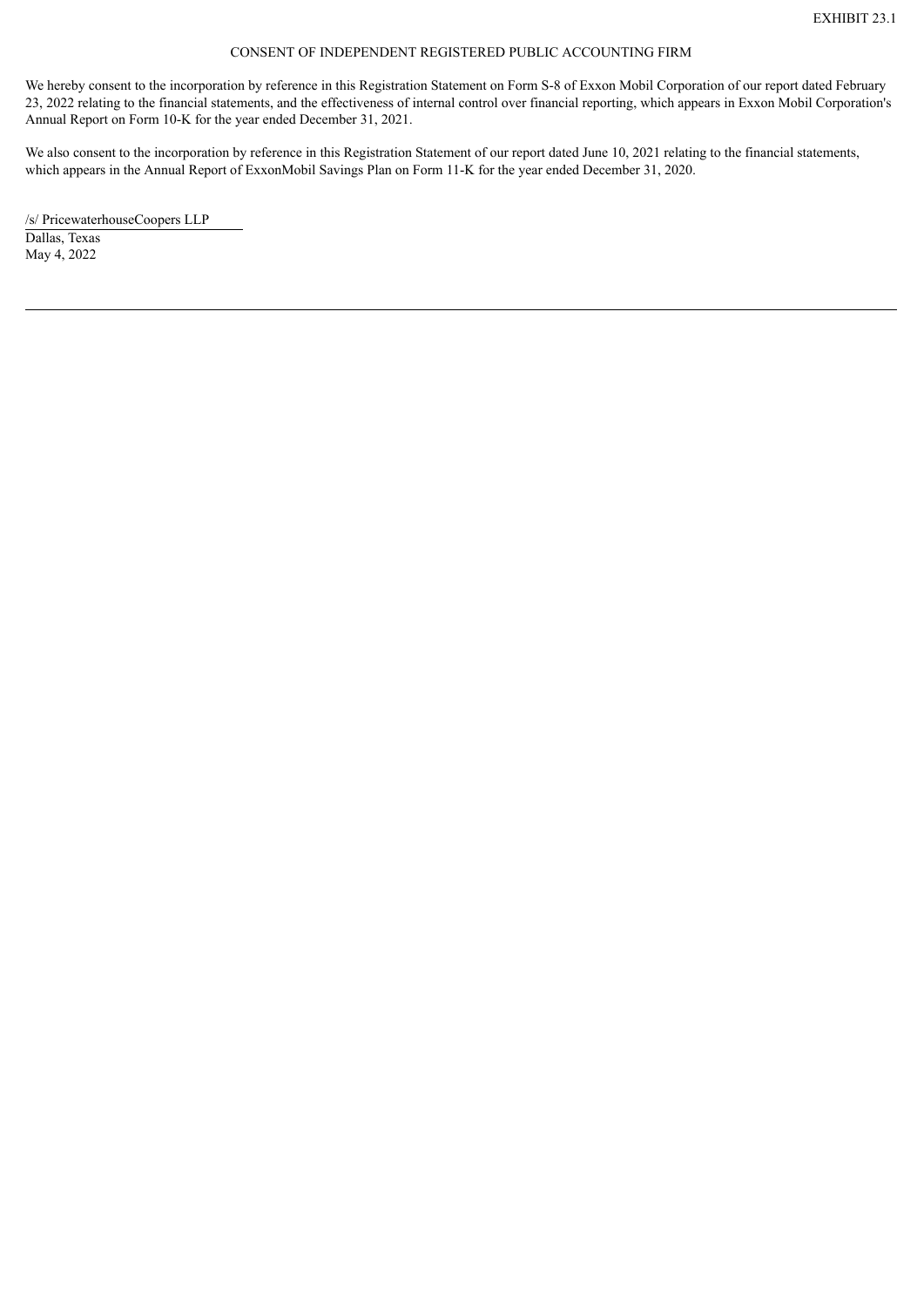#### **POWER OF ATTORNEY**

<span id="page-7-0"></span>Each person whose signature appears below constitutes and appoints Jeremy R. Osterstock, Antony E. Peters, and David R. Woodcock and each of them, his or her true and lawful attorneys-in-fact and agents, with full power of substitution and resubstitution, for him or her and in his or her name, place and stead, in any and all capacities, to sign one or more Registration Statements on Form S-8 relating to the registrant's common stock to be offered pursuant to the ExxonMobil Savings Plan, and any and all amendments (including post-effective amendments and other amendments thereto) to such Registration Statements and to file the same, with all exhibits thereto, and other documents in connection therewith, with the Securities and Exchange Commission, granting unto said attorneys-in-fact and agents, and each of them, full power and authority to do and perform each and every act and thing requisite and necessary to be done, as fully to all intents and purposes as he or she might or could do in person, hereby ratifying and confirming all that said attorneys-in-fact and agents or any of them, or their or his or her substitute or substitutes, may lawfully do or cause to be done by virtue hereof. This Power of Attorney shall not be revoked by any subsequent power of attorney that the undersigned may execute, unless such subsequent power of attorney specifically provides that it revokes this Power of Attorney by referring to the date of the undersigned's execution of this Power of Attorney. For the avoidance of doubt, whenever two or more powers of attorney granting the powers specified herein are valid, the agents appointed on each shall act separately unless otherwise specified.

Each of the undersigned has executed this Power of Attorney on the date indicated opposite his or her name.

| Signature                   | <b>Title</b>                              | Date           |  |
|-----------------------------|-------------------------------------------|----------------|--|
|                             | Chairman of the Board and Chief Executive |                |  |
| /s/ Darren W. Woods         | Officer                                   | April 28, 2022 |  |
| Darren W. Woods             | (Principal Executive Officer)             |                |  |
| /s/ Michael J. Angelakis    | Director                                  | April 28, 2022 |  |
| <b>Michael J. Angelakis</b> |                                           |                |  |
| /s/ Susan K. Avery          | Director                                  | April 30, 2022 |  |
| <b>Susan K. Avery</b>       |                                           |                |  |
| /s/ Angela F. Braly         | Director                                  | April 28, 2022 |  |
| Angela F. Braly             |                                           |                |  |
| /s/ Ursula M. Burns         | Director                                  | April 28, 2022 |  |
| Ursula M. Burns             |                                           |                |  |
| /s/ Kenneth C. Frazier      | Director                                  | April 28, 2022 |  |
| Kenneth C. Frazier          |                                           |                |  |
|                             |                                           |                |  |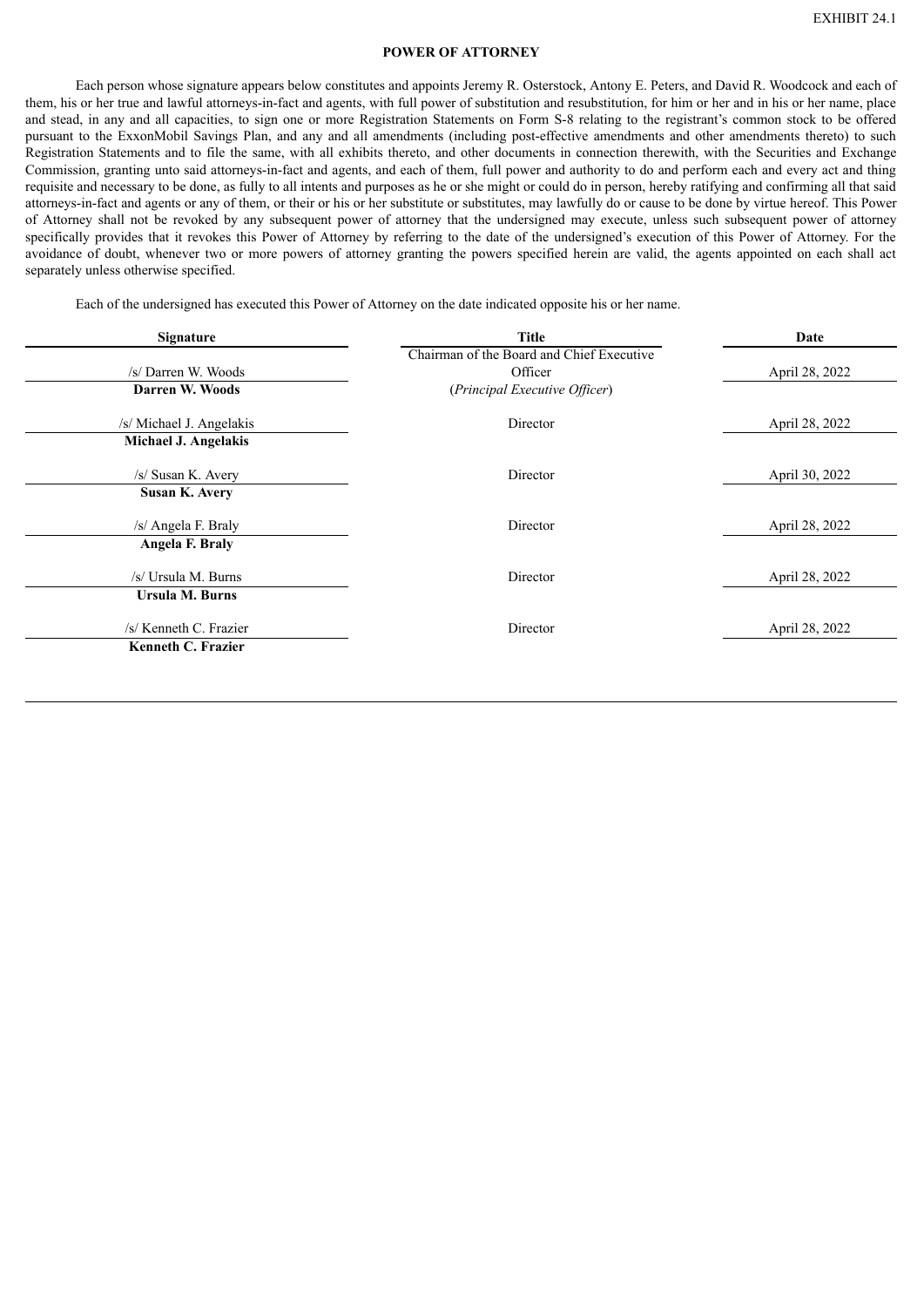| /s/ Gregory J. Goff         | Director                       | April 28, 2022 |
|-----------------------------|--------------------------------|----------------|
| Gregory J. Goff             |                                |                |
| /s/ Kaisa H. Hietala        | Director                       | April 29, 2022 |
| Kaisa H. Hietala            |                                |                |
| /s/ Joseph L. Hooley        | Director                       | April 29, 2022 |
| <b>Joseph L. Hooley</b>     |                                |                |
| /s/ Steven A. Kandarian     | Director                       | April 28, 2022 |
| Steven A. Kandarian         |                                |                |
| /s/ Alexander A. Karsner    | Director                       | April 28, 2022 |
| <b>Alexander A. Karsner</b> |                                |                |
| /s/ Jeffrey W. Ubben        | Director                       | April 30, 2022 |
| Jeffrey W. Ubben            |                                |                |
|                             | Senior Vice President,         |                |
| /s/ Kathryn A. Mikells      | Chief Financial Officer        | April 28, 2022 |
| Kathryn A. Mikells          | (Principal Financial Officer)  |                |
| $/s/$ Len M. Fox            | Vice President and Controller  | April 27, 2022 |
| Len M. Fox                  | (Principal Accounting Officer) |                |